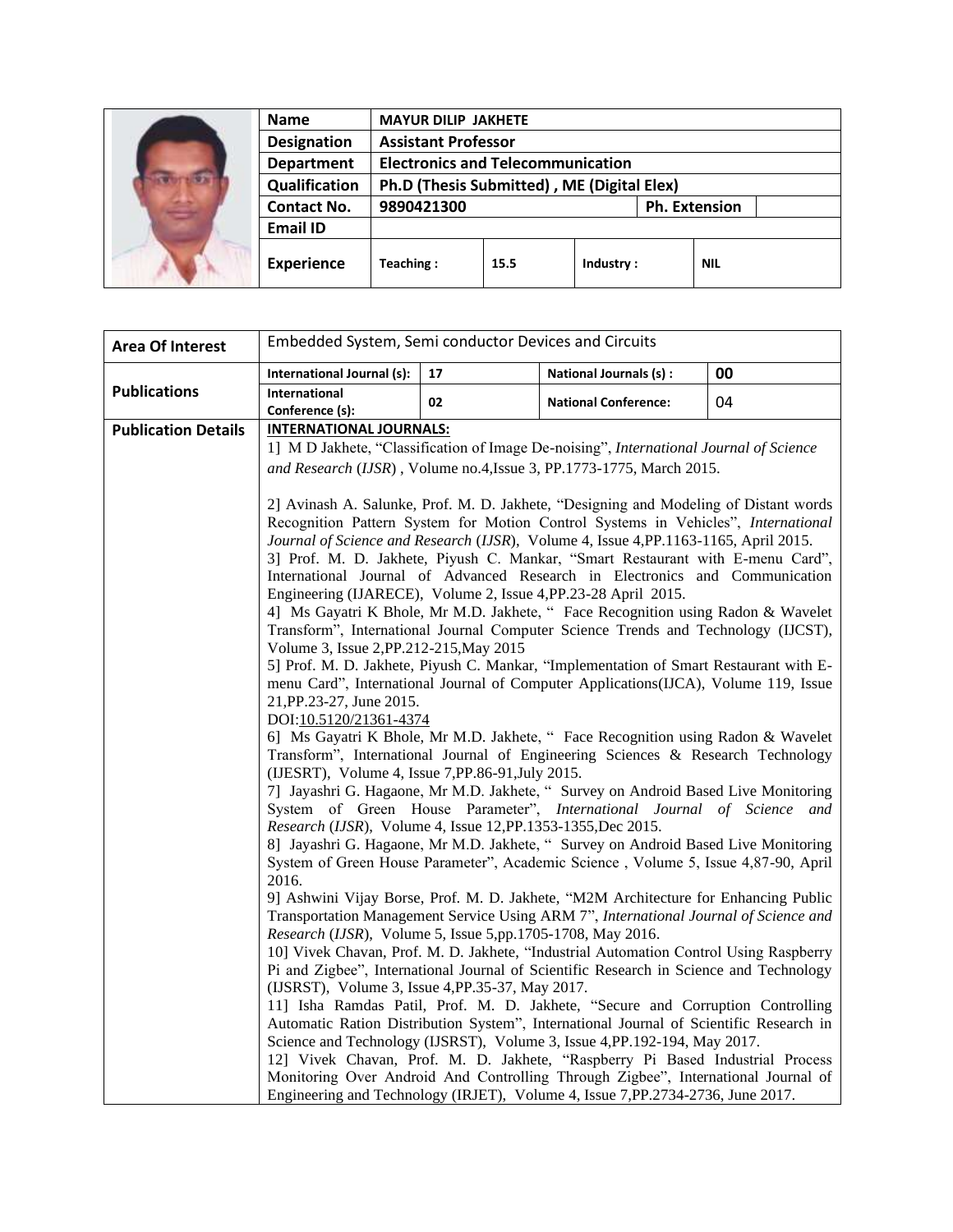|                                    | 13] Kiran Firke, Prof. M. D. Jakhete, "IOT Based Kitchen Monitoring System: A<br>Review", International Engineering Research Journal (IERJ), MD InfoTech special<br>addition 2018.                                                                                                                                                 |
|------------------------------------|------------------------------------------------------------------------------------------------------------------------------------------------------------------------------------------------------------------------------------------------------------------------------------------------------------------------------------|
|                                    | 14] Kiran Firke, Prof. M. D. Jakhete, "IOT Based Kitchen Monitoring System: A                                                                                                                                                                                                                                                      |
|                                    | Review", International Journal of Creative Research Thoughts (IJCRT), Volume 6,issue<br>2.                                                                                                                                                                                                                                         |
|                                    | 15] Kiran Firke, Prof. M. D. Jakhete, "IOT Based Kitchen Monitoring System: A<br>Review", International Journal of Research in Engineering, IT and Social Sciences<br>(IJREISS), Volume 9, Special issue, PP.261-265, March 2019.                                                                                                  |
|                                    | 16] M. D. Jakhete, Dr. P. V. Ingole, "Enhancing Performance of Image De-Noising via<br>Adaptive Hexagonal Structures," International Journal of Imaging and Robotics, 20(1),<br>(2020).                                                                                                                                            |
|                                    | 17] M. D. Jakhete, Dr. P. V. Ingole, "Infusing Hexagonal Structures With Machine<br>Learning For An Improved Image De-Noising System," International Journal of<br>Advanced Research in Engineering and Technology (IJARET), 11(12), pp.523-537,<br>December (2020).<br>DOI: 10.34218/IJARET.11.12.2020.056                        |
|                                    | <b>CONFERENCES:</b>                                                                                                                                                                                                                                                                                                                |
|                                    | 1] M. D. Jakhete and Dr. P. V. Ingole, "Survey of Image De-Noising on Square Structure<br>and Hexagonal Structure," IEEE Proceedings International Conference on Advances in<br>Communication and Computing Technology (ICACCT) Amrutvahini College of<br>Engineering, Sangamner, Ahmednagar, India, pp. 102-108, February (2018). |
|                                    | DOI: 10.1109/ICACCT.2018.8529484                                                                                                                                                                                                                                                                                                   |
|                                    | 21 M. D. Jakhete, Dr. P. V. Ingole, "Adaptive Recursive Filter for Image De-Noising<br>Using Hexagonal Structures," submitted to Materials<br>Today through<br>the<br>1 <sup>st</sup> World Congress On Optimization and Automation Techniques In Engineering And<br>Management -20 "(Wcoatem-20), October (2020).                 |
|                                    |                                                                                                                                                                                                                                                                                                                                    |
| <b>Books Published</b>             | 00                                                                                                                                                                                                                                                                                                                                 |
| Professional<br><b>Memberships</b> | <b>IAENG, ISTE</b>                                                                                                                                                                                                                                                                                                                 |
|                                    | 1] One Day Workshop on " Embedded System" at Shri Sant Gadge Baba<br>College of Engg & Tech., Bhusawal, 30 <sup>th</sup> Aug. 2008.                                                                                                                                                                                                |
| Workshop/                          | 2] Two Days Workshop on " Assembly Language Programming" at G.H. Raisoni<br>Institute of Engg & Management, Jalgaon, 19 to 20 Sept 2008.                                                                                                                                                                                           |
| Seminar/Conference<br>attended     | 3] Two Days Workshop on " Microcontroller Based Intelligent Robotics" at G.H.<br>Raisoni Institute of Engg & Management, Jalgaon, 28 to 29 Aug. 2009.                                                                                                                                                                              |
|                                    | 4] One day workshop on "Syllabus Framing" at SSBTE'S COE, bhambori, Jalagon,<br>20th Oct.2012.                                                                                                                                                                                                                                     |
|                                    | 5] Two Days ISTE Workshop on "Aakash For Education" at GHRIEM, Jalgaon                                                                                                                                                                                                                                                             |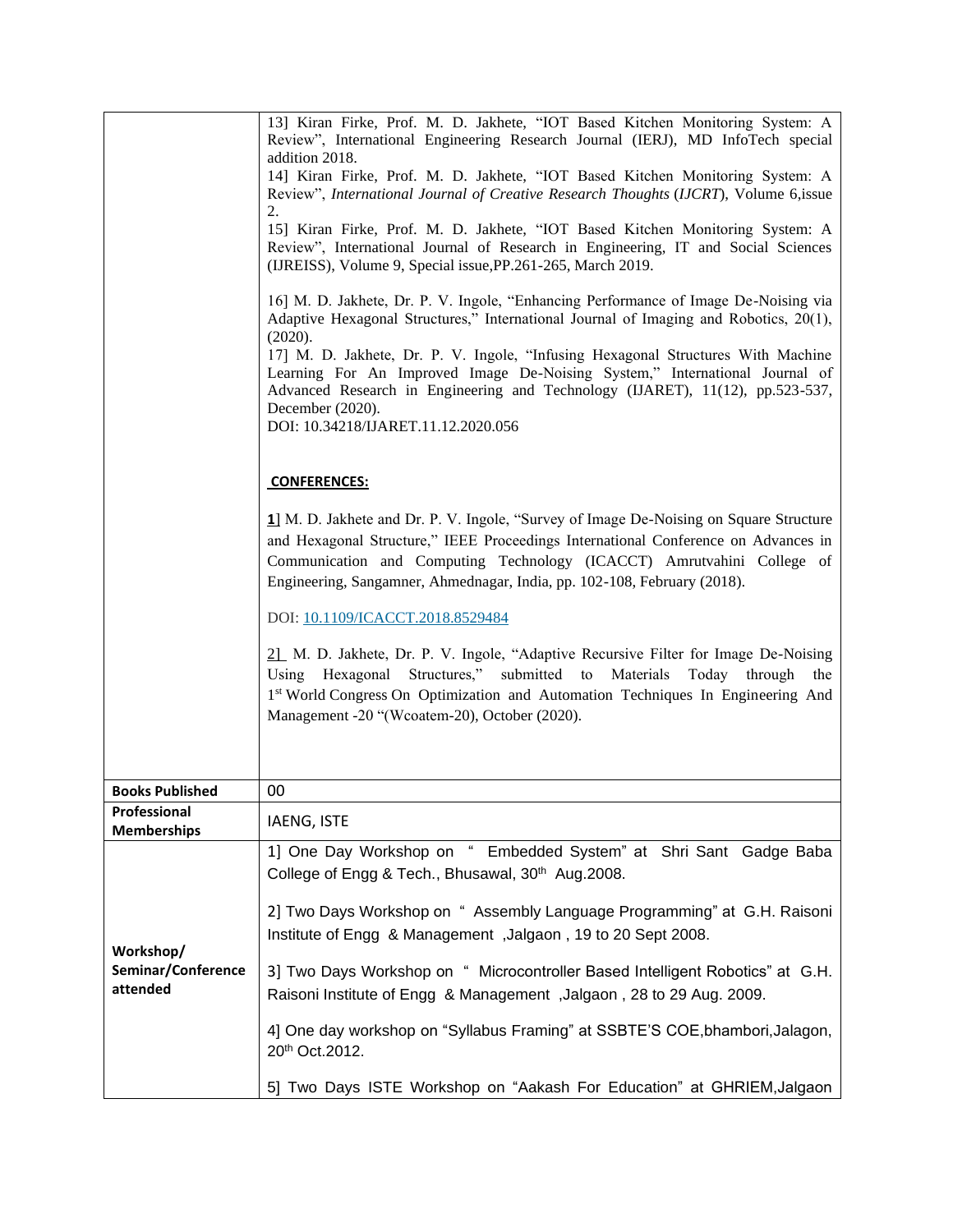| conducted by IIT, Bombay, 10th to 11th Nov.2012                                                                                                                                                                            |
|----------------------------------------------------------------------------------------------------------------------------------------------------------------------------------------------------------------------------|
| 6] AICTE Sponsored Two Day's National Level Seminar on "Application of<br>Wavelet Transform In Image Processing" at SSBTE'S COE, bhambori, Jalagon, 18<br>to19 Oct.2013.                                                   |
| 7] Two Weeks Workshop on "Control System" at KCE, COE, Jalgaon conducted<br>by IIT Khargapur, 2 <sup>nd</sup> Dec to 12 <sup>th</sup> Dec .2014.                                                                           |
| 8] One day workshop on "Syllabus Framing" at SGD, COE, Jalgaon, 14 <sup>th</sup> Feb. 2015.                                                                                                                                |
| 9] Three days workshop on "Application of Matlab for Engineering Computations"<br>at GHRIEM, Jalgaon, 27th to 29th March. 2015,                                                                                            |
| 10] Two Weeks Workshop on "Introduction to Design of Algorithms"<br>GHRIEM, Jalgaon conducted by IIT, Khargapur, 27 <sup>th</sup> April.to 30 <sup>th</sup> May.2015.                                                      |
| 11] One day workshop on "Recent trends in communication System" at<br>Akademika Lab Solutions, Navi Mumbai, 22 <sup>nd</sup> Aug. 2015.                                                                                    |
| 12] Two Weeks Workshop on "Technical Communication" at GHRIEM, Jalgaon<br>conducted by IIT , Bombay, $8^{th}$ Oct. to 11 <sup>th</sup> Nov2015(online), 30 <sup>th</sup> Nov. to 5 <sup>th</sup><br>Nov2015(Face to Face). |
| 13] One Week Workshop on "Hands on Training on Transformer Design<br>,Manufacturing & Testing" at GHRIEM, Jalgaon<br>conducted by<br>N.Kelvin<br>Transformers, Latur, 11 <sup>th</sup> to 15 <sup>th</sup> March 2016.     |
| 14] Two Weeks ISTE Workshop on "Electric Power System" at GHRIEM, Jalgaon<br>conducted by IIT Kharagpur, 12 <sup>th</sup> June to 15 <sup>th</sup> July 2017.                                                              |
| 15] Two Weeks Workshop on "Foundation Program in ICT for Education" at<br>GHRIEM, Jalgaon conducted By IIT Bombay, 3rd Aug. to 7th Sept.2017.                                                                              |
| 16] AICTE Sponsored One Week Workshop on "Fundamentals of Digital Image<br>and Video Processing with 3D Applications" at IIT, Kharagpur                                                                                    |
| 17] One Week Workshop on "Matlab, Simulink, Scilab" at GHREAT, Nagpur, 18 <sup>th</sup><br>June to 23rd June 2018.                                                                                                         |
| 18] One day workshop on "Syllabus Framing" at SSBTE'SCOE, bhambori, Jalagon,<br>3rd July 2018.                                                                                                                             |
| 19] Three Days Workshop on "Network Simulator 2" at GHREAT, Nagpur, 25th<br>Oct. to 27th Oct.2018.                                                                                                                         |
| 20] Three Days Workshop on" Android and It's Applications" at GHRIEM, Jalgaon,<br>26th Nov. to 28th Nov. 2018.                                                                                                             |
| 21] One day workshop on "Syllabus Framing" at SSBTE'SCOE, bhambori, Jalagon,<br>28th Jan. 2019.                                                                                                                            |
| 22] One day workshop on "R- Workshop" at GHRIEM, Jalgaon conducted By IIT                                                                                                                                                  |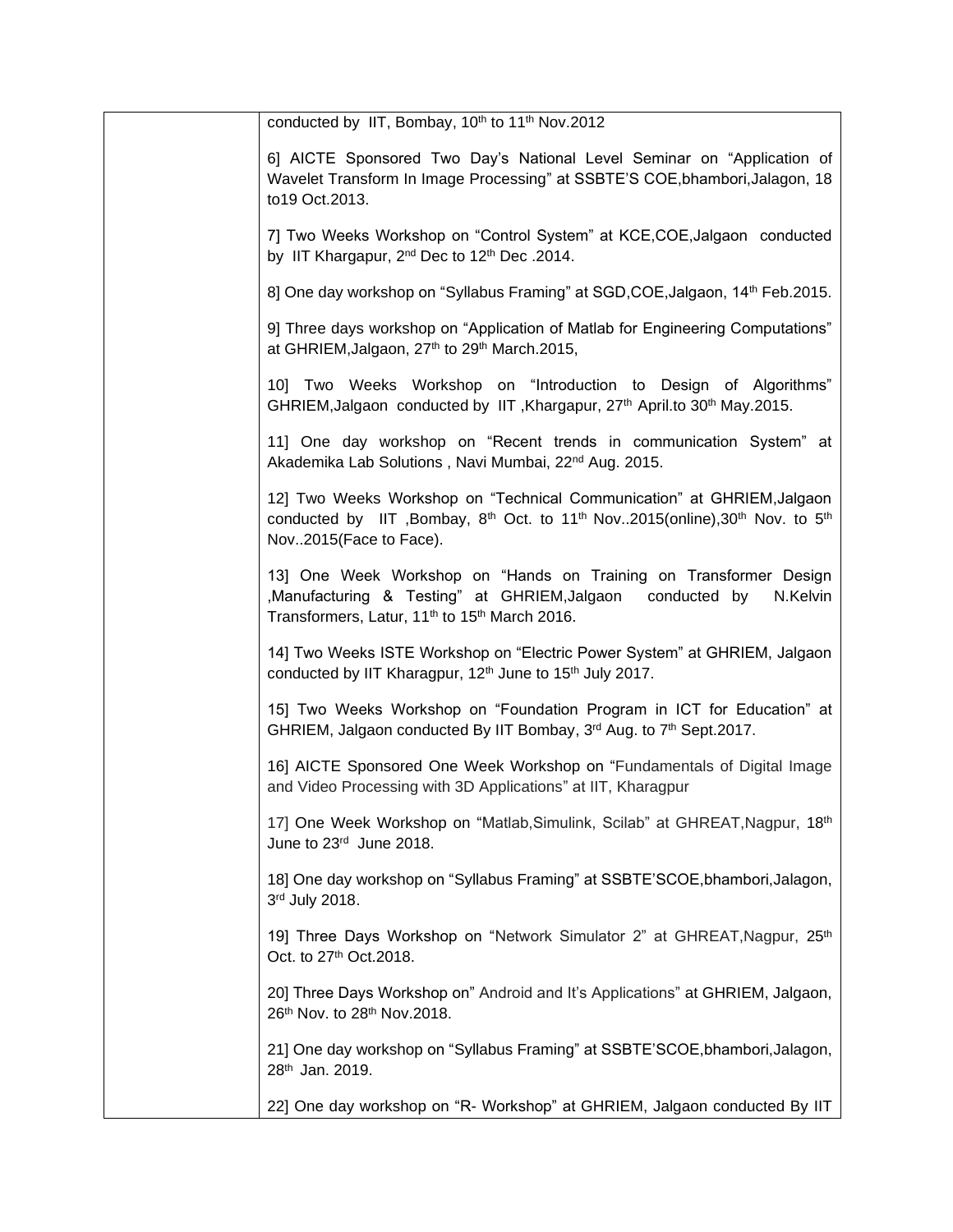|                         | Bombay, 9 <sup>th</sup> Nov.2019.                     |                                                                  |                                                                                  |                                                                                                                                                                             |
|-------------------------|-------------------------------------------------------|------------------------------------------------------------------|----------------------------------------------------------------------------------|-----------------------------------------------------------------------------------------------------------------------------------------------------------------------------|
|                         |                                                       |                                                                  | Processing" at SSGBCOE, Bhusawal, 01 <sup>st</sup> to 5 <sup>th</sup> Jan. 2020. | 23] AICTE Sponsored Five Days Workshop on "Fundamentals of Signal                                                                                                           |
|                         |                                                       |                                                                  |                                                                                  | 24] One Week Workshop on "Advanced Power Converters for Industrial<br>Applications " at SSBTE'SCOE, bhambori, Jalagon, 28 <sup>th</sup> April to 2 <sup>nd</sup> May. 2020. |
|                         | May 2020.                                             |                                                                  |                                                                                  | 25] One Week Workshop "Machine Learning" at TATA Steel, 6th May to 12th                                                                                                     |
|                         |                                                       |                                                                  | Faculties" at RGI, Nagpur, 18th May to 06th June 2020.                           | 26] Two Weeks Workshop on "On-Campus Online Training Program for RGI                                                                                                        |
|                         |                                                       | RGI, Nagpur, 8 <sup>th</sup> June to 13 <sup>th</sup> June 2020. |                                                                                  | 27] One Week Workshop on "Recent Advances in Engineering Technology" at                                                                                                     |
|                         |                                                       | NMU, Jalgaon, 24th to 27th July 2020.                            |                                                                                  | 28] One Week Workshop on "Train – the -Teachers Training Program" at KBC                                                                                                    |
|                         | Shegaon, 1 <sup>st</sup> to 5 <sup>th</sup> Feb.2021. |                                                                  |                                                                                  | 29] One Week Workshop on "Future Technologies for Smart cities" at SSGMCE,                                                                                                  |
|                         |                                                       | Warangal, 24 <sup>th</sup> to 25 <sup>th</sup> May 2021.         |                                                                                  | 30] One Week Workshop on "Artificial Intelligence and Machine learning" NIT,                                                                                                |
|                         | 24th April to 29th May 2021.                          |                                                                  |                                                                                  | 31] Five Weeks Workshop on "Industry Innovations and Readiness" by MACCIA,                                                                                                  |
|                         | Apr.2021.                                             |                                                                  |                                                                                  | 32] Twelve Weeks Workshop on "Introduction to Industry 4.0 and Industrial<br>Internet of Things" by NPTEL Funded by Ministry of HRD, Govt. of India, Jan -                  |
|                         | to 8 <sup>th</sup> Oct. 2021.                         |                                                                  |                                                                                  | 33] One Week AICTE Training and Learning Academy (ATAL) on "Electric<br>Vehicles" by Mangalore Institute of Technology & Engineering, Moodbidri, 4th Oct.                   |
|                         |                                                       |                                                                  |                                                                                  |                                                                                                                                                                             |
|                         | <b>PATENT(S):NIL</b>                                  |                                                                  |                                                                                  |                                                                                                                                                                             |
| <b>Achievements</b>     | <b>COPYRIGHT(S): NIL</b>                              |                                                                  |                                                                                  |                                                                                                                                                                             |
|                         | <b>AWARDS: NIL</b>                                    |                                                                  |                                                                                  |                                                                                                                                                                             |
|                         | 1. Worked as Guest Lecturer                           |                                                                  |                                                                                  |                                                                                                                                                                             |
|                         | Sr.No                                                 | Name of                                                          | Date                                                                             | Venue                                                                                                                                                                       |
| <b>Extra Activities</b> |                                                       | <b>Topic</b>                                                     |                                                                                  |                                                                                                                                                                             |
|                         | 1                                                     | <b>Fiber Optics</b>                                              | 03/02/2015                                                                       | KCE Poly.Jalgaon                                                                                                                                                            |